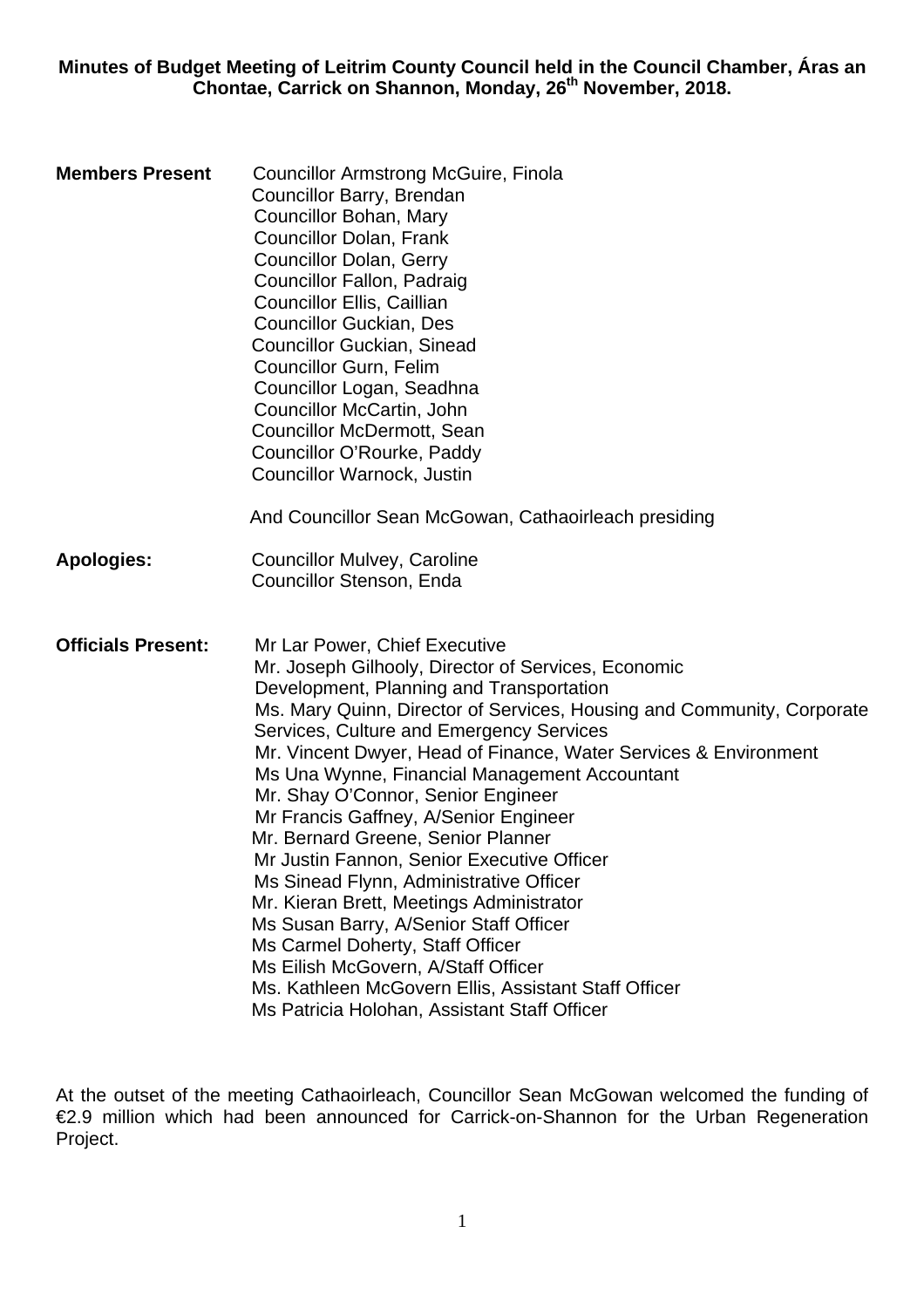Cathaoirleach, Councillor Sean McGowan congratulated the following:-

- King & Moffatt Electrical on the opening of their European Headquarters in Carrick-on-Shannon recently.
- Lough Rinn International Rowing and Canoe Course Project which was awarded 1st Prize for the Local Authority Initiative Award at the Engineers Ireland Excellence Awards recently.
- Carrick-on-Shannon Town on wining 2nd place in Ireland's Friendliest Place 2019.
- Comhairle na nÓg Liatroma on winning Community Wellbeing Initiative Holistic Category at the IPB Pride of Place Awards in Cork City recently.
- Ms Dereval Rooney on wining the Leitrim Sports Star Award 2018 and all the winners at Leitrim Sports Awards. Councillor McGowan paid tribute to all the nominees for the Leitrim Sports Awards 2018 and wished them all well in their sporting careers.

Councillor Finola Armstrong McGuire also welcomed the announcement of €2.9 million for Carrickon-Shannon Rural Regeneration Project and paid tribute to Mr Lar Power and the Council for their efforts in this regard.

She encouraged the business people to consider these projects which will be going on public display. She acknowledged that the work to be undertaken will cause some upset to the community and will result in on-street car parking spaces being lost but it is important that this work is undertaken to improve the town of Carrick-on-Shannon and make it more vibrant.

#### **18/185 26/11/2018 Consideration of Draft Budget for the financial year ending 31st December 2019**

The Cathaoirleach, Councillor Sean McGowan invited the Chief Executive to give an overview of the Draft Budget for 2019 as presented to the Members.

Mr. Lar Power, Chief Executive referred to the Draft Budget for the financial year ending 31<sup>st</sup> December, 2019 and to his report dated 16<sup>th</sup> November, 2018 as circulated to each Member. A copy of the Budget document as circulated to the Members appears as **Appendix 1** to the Minutes of this Meeting in the Minute Book.

Mr. Power advised that the Draft Budget has been prepared to maximise the best use of resources for the year ahead and in accordance with the key principles of continuing to promote the economic development of the county and to make Leitrim the best place to work, live and invest, to improve and protect the living environment and to maximise organisational capacity within the resources available.

Mr Lar Power outlined that the Budget for 2019 will support the progression of the following key development objectives: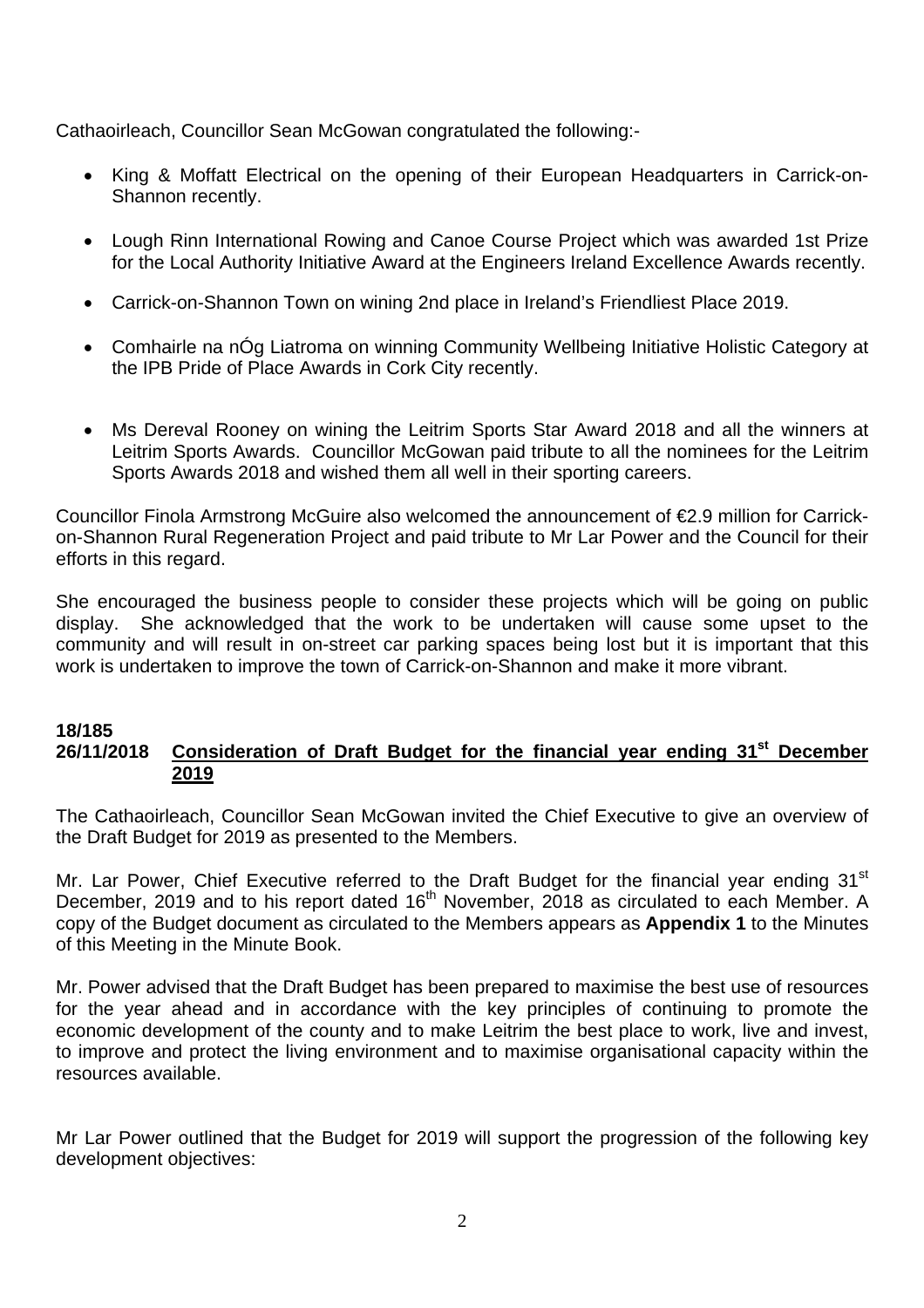- $\triangleright$  Maximising economic development
- $\triangleright$  Ensuring the primacy of towns and villages
- $\triangleright$  Maximising the potential of tourism
- $\triangleright$  Nurturing and enabling people and communities
- $\triangleright$  Developing the organisational culture

The key development objectives are built upon the following aspirations for County Leitrim:

- $\triangleright$  Placing enabling The creation and sustaining of jobs and the building of sustainable communities throughout County Leitrim at the core of our business.
- ¾ Continue to develop the form, function and finances of Leitrim County Council
- $\triangleright$  Enable the communities of County Leitrim to do it for themselves
- $\triangleright$  Work from the centre out in every town and village settlement in County Leitrim
- $\triangleright$  Continue to develop the "Leitrim Destination" and create its sub destinations
- $\triangleright$  Enable Leitrim to be distinctive
- $\triangleright$  Concentrate on presentation of the County
- $\triangleright$  Concentrate on creating a vibrancy/experience in our Towns and Villages
- $\triangleright$  Concentrate on outcomes rather that outputs
- $\triangleright$  Endeavour to secure the outcome of exceeding Customer Expectations across the entire County of Leitrim

Mr Lar Power stated that the 2019 Budget provides for an amendment to the vacancy write-off scheme, he had originally proposed a 50% rates charge on vacant properties but added that councillors had been very vocal on their feelings on this calling for a 25% to be put in place instead. Leitrim County Council will grant a maximum write off equivalent to 75% of commercial rates invoiced during 2019. Currently there are 1090 commercial properties in the county and 170 of these are currently vacant. Mr Power outlined that the purpose of this scheme is to change the culture as it is not feasible to leave properties idle until the economy improves. Mr Power pointed out that this is not a money making exercise but rather it is about finding a new approach to achieve vibrancy in our Towns and Villages. Mr Power outlined that Leitrim County Council is also bringing in a new incentive scheme aimed at encouraging the use of existing vacant properties for craft artists/artisan business. Mr Power outlined that owners of vacant commercial properties have a number of options

- $\triangleright$  Secure a tenant
- $\triangleright$  Apply for change of use of the premises
- $\triangleright$  Seek to have the property de-listed as a commercial property
- $\triangleright$  Opt to put properties up for sale

Mr Power thanked the Members for their robust discussions and their collective view in this regard.

Mr Power welcomed the announcement of €2.9 million funding for Carrick-on-Shannon under the Rural Regeneration scheme. He outlined this was a huge investment for Carrick-on-Shannon and he acknowledged Mr Bernard Greene, Senior Planner and the entire team of Leitrim County Council.

Mr. Power then invited Mr. Vincent Dwyer, Head of Finance to give a detailed presentation on Budget 2019. Mr. Dwyer gave a detailed overview of the budgetary process and the structure of the Budget document. A copy of the presentation as delivered, and as circulated to the Members, appears as **Appendix 2** to the Minutes of this Meeting in the Minute Book.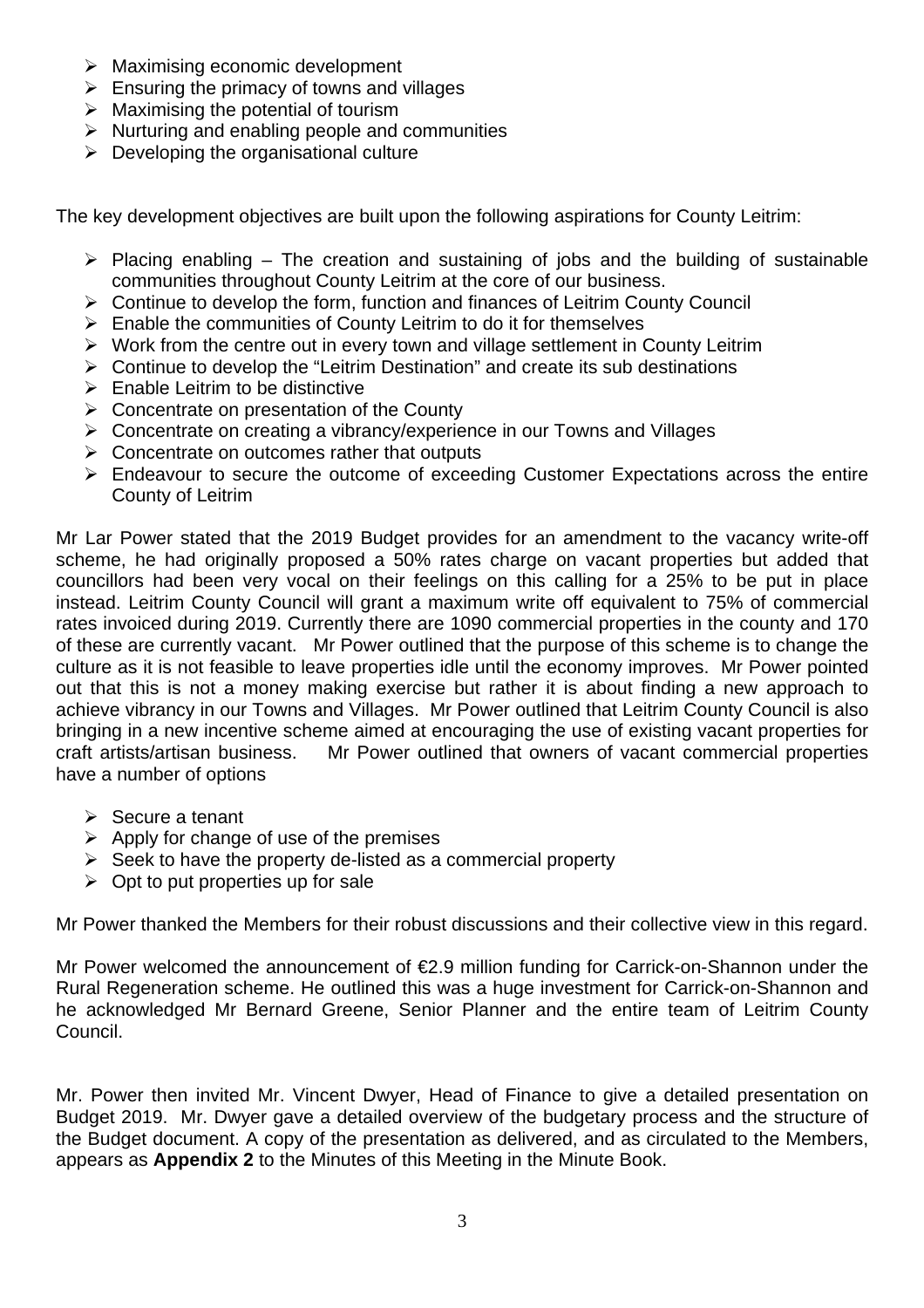It was agreed that Mr. Dwyer would proceed to give an overview of each individual Division and that questions arising would then be addressed after each Division.

### *Division A - Housing and Building*

Mr. Vincent Dwyer gave an overview of the provisions in Division A – Housing & Building.

The following items were raised:

- Councillor Paddy O'Rourke sought clarification on the NPPR charge.
- Councillor Sean McDermott queried if there is sufficient funds to cover the housing grants payments for 2018
- Councillor Justin Warnock sought an update on Housing Estate Management.
- Councillor Padraig Fallon sought clarification on the supports that are available for people in housing crisis/homelessness.
- Councillor Sean McGowan referred to the potential use of The Shannon Key West Hotel in Roosky, County Leitrim as an accommodation centre for persons in the International Protection Process. Councillor McGowan noted that this was the wrong place for such a facility as there are no services available.
- Councillor Seadhna Logan queried if funding has been made available for the direct provision centre at Rooskey.
- Councillor Brendan Barry queried if there will be additional outdoor staff taken on and he sought update on the Energy Efficiency works.
- Councillor Sinead Guckian noted that she had asked Leitrim County Council to pay Management fees in the past and she queried if there is a provision in the budget to cover these costs.

In response to Councillor O'Rourke Mr Vincent Dwyer responded as follows:

• The Non Principal Private Residence charge is no longer charged since 2013, but any outstanding liabilities and payments still remain payable.

In response to the queries raised Ms. Mary Quinn, Director of Services, Housing and Community, Corporate Services, Culture and Emergency Services responded as follows:

- There is adequate provision for the housing grants payments and it is the aim of Leitrim County Council to draw down the full allocation each year.
- Housing Estate Management grants are paid to Residents Associations and Management Groups. She acknowledged that there are a number of housing estates in need of painting, this will be reviewed.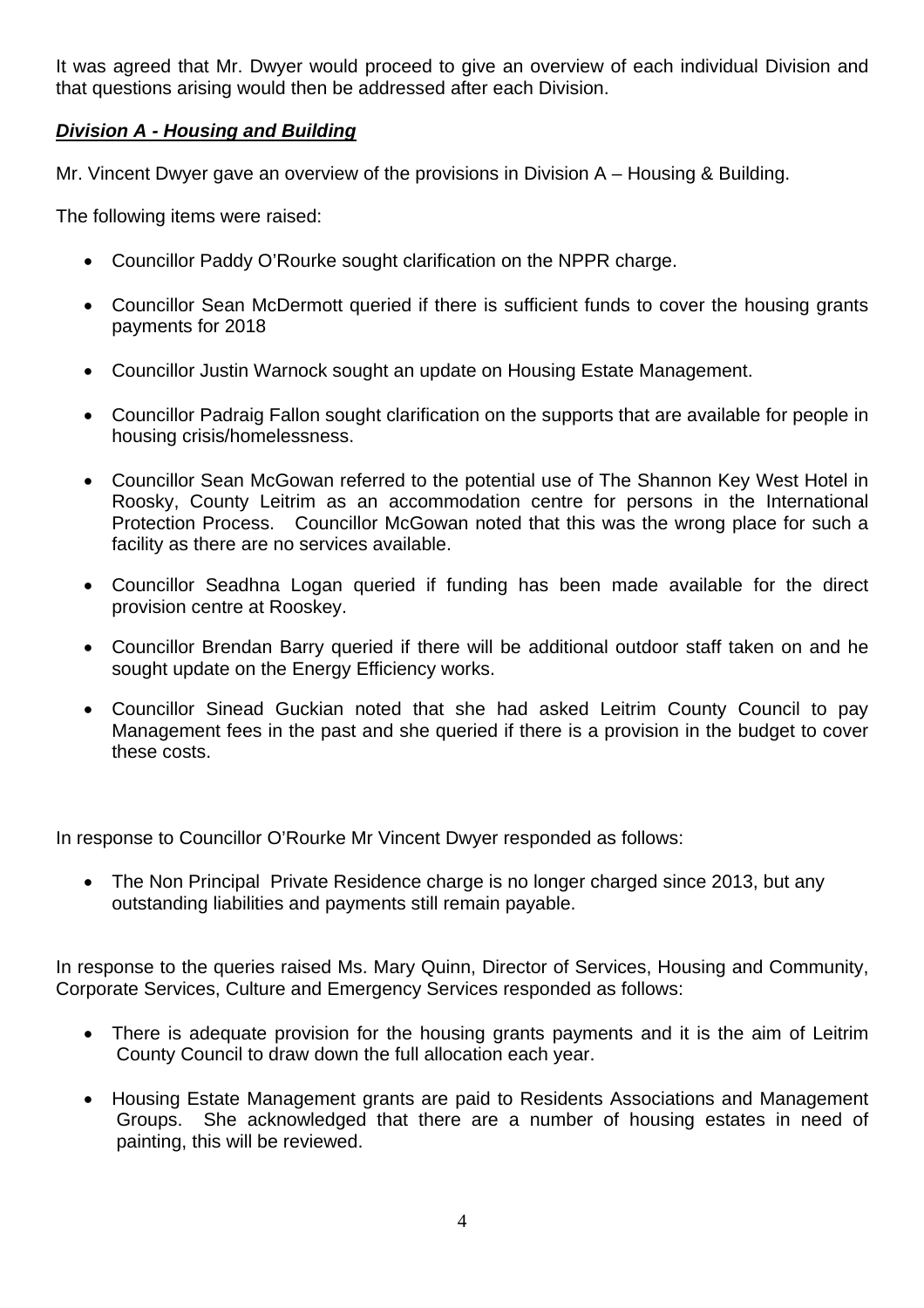- Funding for Refugee Resettlement Programme has been expended this was a specific one year programme.
- Funding for homeless is channelled through the North West Regional Homeless Forum.
- Not aware to date of any funding from the Department of Justice and Equlity for the direct provision centre in Rooskey.
- An application has been made for the Energy Efficiency works a small number of houses are eligible for this work.
- Provision has been made for additional housing staffing resources across the county.
- Management Fees arise from time to time and these are included in the budget.

### *Division B - Road Transport & Safety*

Mr. Vincent Dwyer, Head of Finance gave an overview of the provisions in Division B – Road Transport and Safety. He outlined that the final budget in relation to Roads will not be known until the allocations are made in early 2019.

The following items were raised:

- Councillor Mary Bohan queried how much money is being paid by developers particularly Forestry companies for local roads. Councillor Bohan referred to a motion at the last Manorhamilton Municipal District meeting where this was discussed. Councillor Bohan proposed that some part of a meeting be allocated to discuss this issue in order to put some structure on it and she called for monitoring to be put in place in this regard.
- Councillor Sinead Guckian sought an update on the Carrick-on-Shannon By-pass.
- Councillor Justin Warnock noted that the R280 needs serious work and this work needs to be undertaken in 2019. There is a need for the traffic to flow from the North of the County to the South of the county.
- Councillor Padraig Fallon supported Councillor Bohan and Councillor Warnock's proposals and expressed his disappointment that there is no funding available for public lighting. Councillor Fallon proposed that a submission be made to the Department to make funding available for public lighting as not every community group is able to raise funding for public lighting.
- Councillor Felim Gurn sought an update in relation to the Local Improvement Scheme.
- Councillor Mary Bohan proposed that a special case be made to seek a special allocation for footpaths. Councillor Bohan insisted that Leitrim County Council should not be looking for Community groups to fund footpaths.

Councillor Mary Bohan referred to Windmill Park Housing Estate, Drumkeeein which is located along the R280. She noted that residents from this estate can't walk on this road at night and there is a responsibility on the Local Authority to ensure footpaths are in place as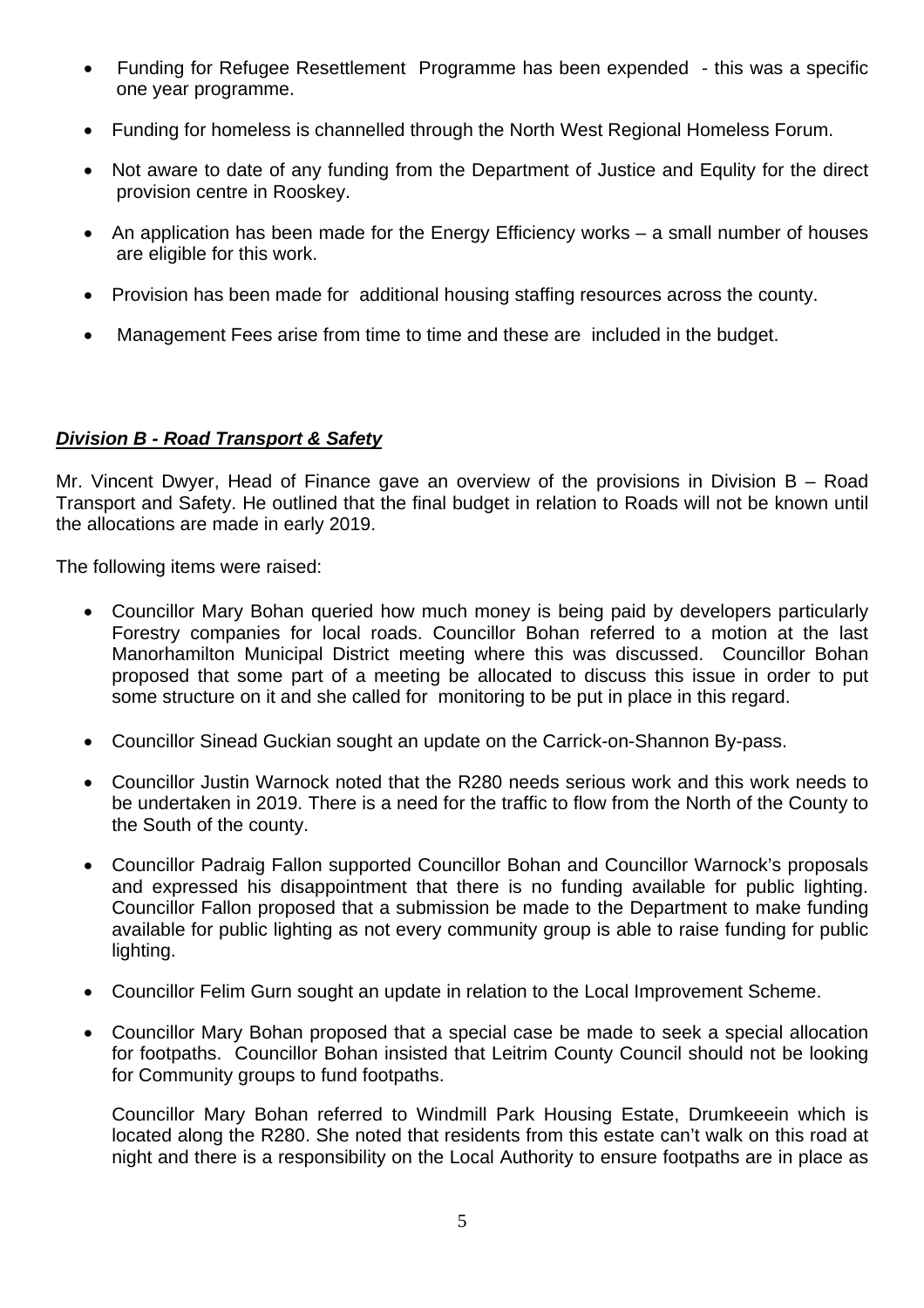this road is the main artery throughout the county. Councillor Sean McGowan supported this.

• Councillor Padraig Fallon proposed that the Local Authority should be seeking funding for Town & Village enhancement. Councillor Sean McDermott noted that there is no logic in this as some towns and villages are falling behind as they won't be able to match funds.

In response to the queries raised Ms. Joseph Gilhooly, Director of Services, Economic Development, Planning and Transportation responded as follows:

- A new Public Safety Scheme which has lesser requirements for community groups is available nationally – will discuss requirements with Elected Member in question.
- Further discussions on the Local Improvement Scheme will take place.
- Footpaths will be considered further when the 2019 Roads Allocation is known and the new Multi Annual Roads Scheme is put in place.
- Will review match funding requirements when the 2019 Roads Allocation is known and try and reduce burden on Community groups and issue clarity.

Mr. Shay O'Connor, Senior Engineer responded as follows:-

- Forestry work not included in this budget and he noted request to have a discussion at further date in this regard.
- Roscommon Regional Design Office will seek approval from the TII to engage a consultant on the Carrick-on-Shannon Bypass as environment and planning laws have changed since the Bypass was suspended in 2007/2008.
- No specific grant available for R280.

### *Division C - Water Services*

Mr. Vincent Dwyer, Head of Finance gave an overview of the provisions in Division C – Water Services.

The following items were raised:

- Councillor Mary Bohan sought clarification on the Water Services Level Agreement and the costs that can be recouped for Group Water Schemes.
- Councillor Justin Warnock sought an update on the Edenville Group Water Scheme.
- Councillor Padraig Fallon sought an update on the water extension to Kinlough Community Centre.
- Councillor Sean McGowan proposed that funding be sought for sewerage works in Bornacoola.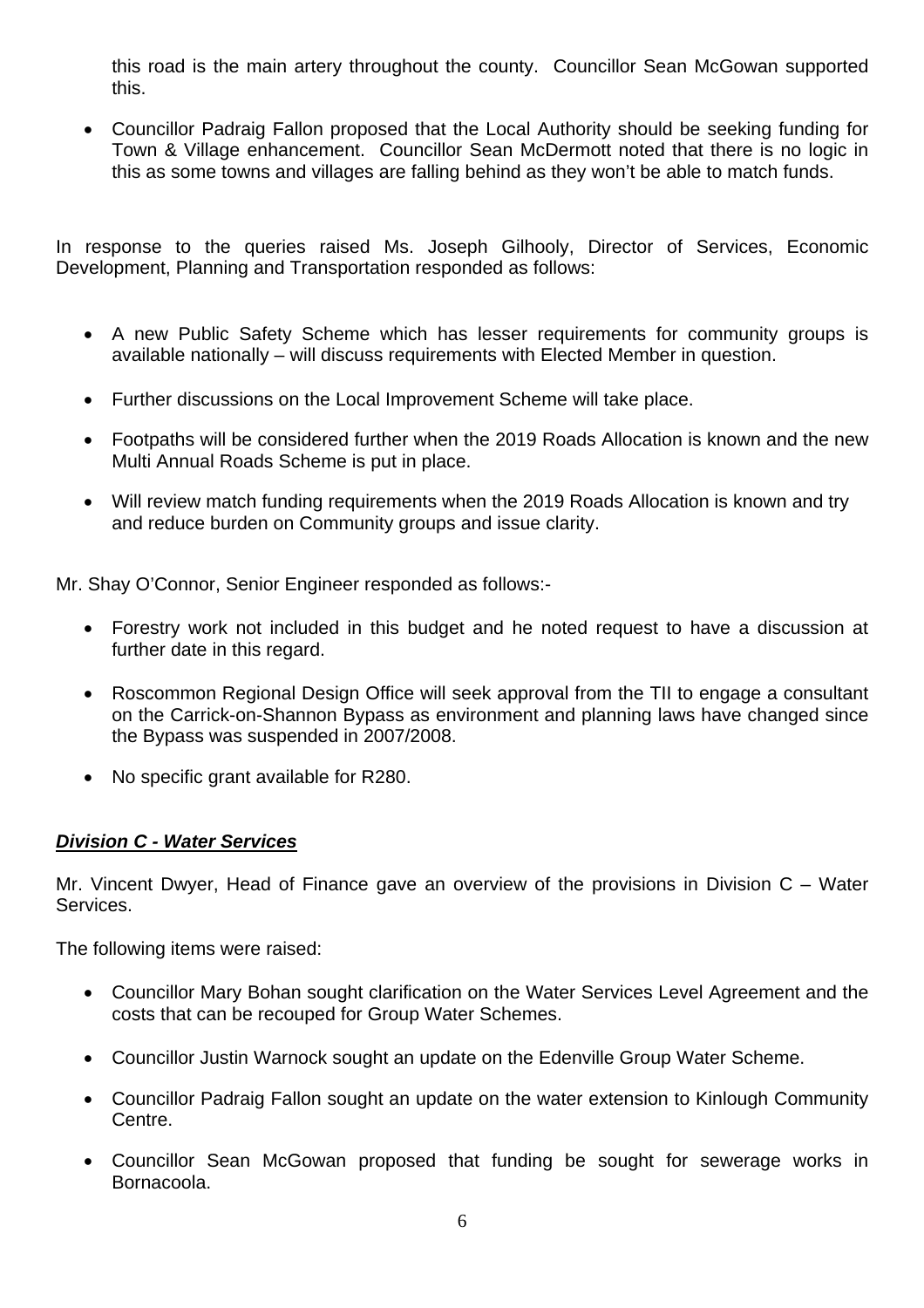- Councillor Sinead Guckian supported Councillor Sean McGowan's proposal and proposed that a letter issue to the Minister inviting the Minister to address the Elected members on this issue as it is a very important environmental issue. Councillor Sean McGowan supported this.
- Councillor Frank Dolan sought an update on Moneyduff GWS.
- Councillor Mary Bohan sought an update on staff concerns in relation to their Pension Entitlements that have been transferred from the Local Authority to Irish Water.

Mr. Vincent Dwyer, Head of Finance responded as follows:-

- Service Level Agreement in place between Leitrim County Council and Irish Water up to 2025. All costs associated with Group Water Schemes are recovered by Leitrim County Council from Irish Water.
- NLRWSS gone to DBO contract operation expected in early 2019. Contractor will operate plant for 6-12 months to ensure all issues are sorted, after which it will revert to the Council to operate.
- National discussions are ongoing between Government and Irish Water in regard to Pension Entitlements for staff who have transferred from the Local Authority to Irish Water.
- The fire hydrant at Kinlough Community Centre should be covered under the conditions of the Fire Safety Certificate.

Mr. Shay O'Connor, Senior Engineer responded as follows:-

- Edenville Group Water Scheme remains on the list but there is no allocation of funding available for the Scheme. Funding maybe forthcoming next year.
- 13-14 Group Water Schemes were not successful for funding last time and funding for these Schemes will be re-applied for.

#### **Division D - Development Management**

Mr. Vincent Dwyer, Head of Finance gave an overview of the provisions in Division D – Development Management.

The following items were raised:

- Councillor Brendan Barry proposed that Leitrim Tourism Network should be allocated funding from the Tourism budget, if Leitrim want to get value 24/7, 365 days per year from the people who are working at the "coal face" and putting in an extra drive in promoting Leitrim. Councillor Barry paid tribute to the staff of Leitrim County Council who do their best in this regard.
- Councillor Mary Bohan supported Councillor Barry and noted that Leitrim Tourism Network promotes Leitrim and has Tourism practitioners who understand Tourism very well and are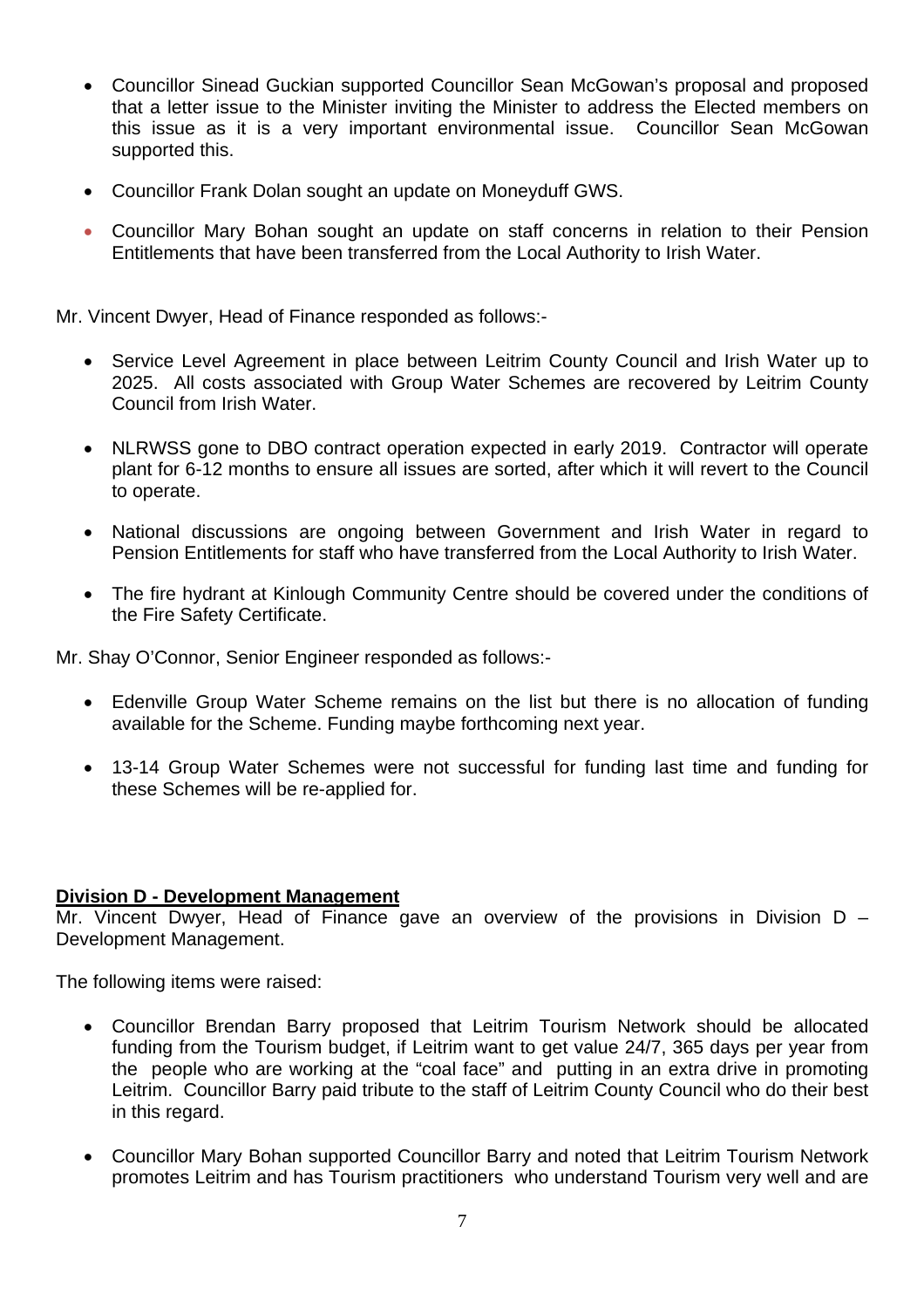very successful. Leitrim Tourism Network have contacted the Members seeking funding in this regard.

- Councillor Bohan supported that Leitrim Tourism Network get some funding.
- Councillor Mary Bohan welcomed the funding for the Urban and Village Renewal Scheme.
- Councillor Felim Gurn expressed his concerns that there is no funding for Leitrim Tourism Network. Cllr Gurn noted Leitrim Tourism Alliance has not met since last year. Councillor Gurn proposed that €10,000 be allocated to Leitrim Tourism Network.
- Councillor Paddy O'Rourke supported Councillor Gurn's proposal. Councillor O'Rourke welcomed Ms Sarah Malone to the role of Heritage Officer with Leitrim County Council.
- Councillor Des Guckian sought clarification on the Conservation Grants and how much the Department of Heritage will be funding. He said he was aware of old houses that are in need of repair.
- Councillor Sean McDermott acknowledged the great work of Leitrim Tourism Network who work at the "coal face of tourism in the county". Councillor Sean McDermott noted that there needs to be strategic co-operation and a lot of the work is done on a voluntary basis.
- Councillor Padraig Fallon outlined that he is a Director of the group and he paid tribute to the amount of work the group do and he pointed out that  $\epsilon$ 10,000 would make a big difference this equates to 0.027% of the overall budget less the 2% of Tourism budget. Councillor Padraig Fallon expressed his disappointment that Leitrim County Council cannot find this funding to support Tourism.
- Councillor Justin Warnock insisted Tourism needs all stakeholders to get together to promote same. He noted the budget for heritage was very small.
- Councillor Sinead Guckian supported Councillor Des Guckian comments in regard to conservation grants and concurred with the Members comments for the need to improve communications in the Tourism industry.
- Councillor Sinead Guckian queried as to when the County Development Plan review will commence.
- Councillor Frank Dolan supported the call for support for Leitrim Tourism Network. Councillor Dolan noted that huge resources are put in from counties for tourism and the tourism figures are down slightly.
- Councillor Gerry Dolan supported the Members comments in regard to Leitrim Tourism Network. Councillor Gerry Dolan called for all organisations promoting Leitrim to meet with the Executive in this regard.
- Councillor Seadhna Logan supported the members and welcomed the increase in funding for the Local Enterprise Office and called for LEO to engage with the owners of vacant commercial units to drive investment into these vacant premises.
- Councillor Sean McGowan supported the members and outlined that discussions should take place in regard to town twinning.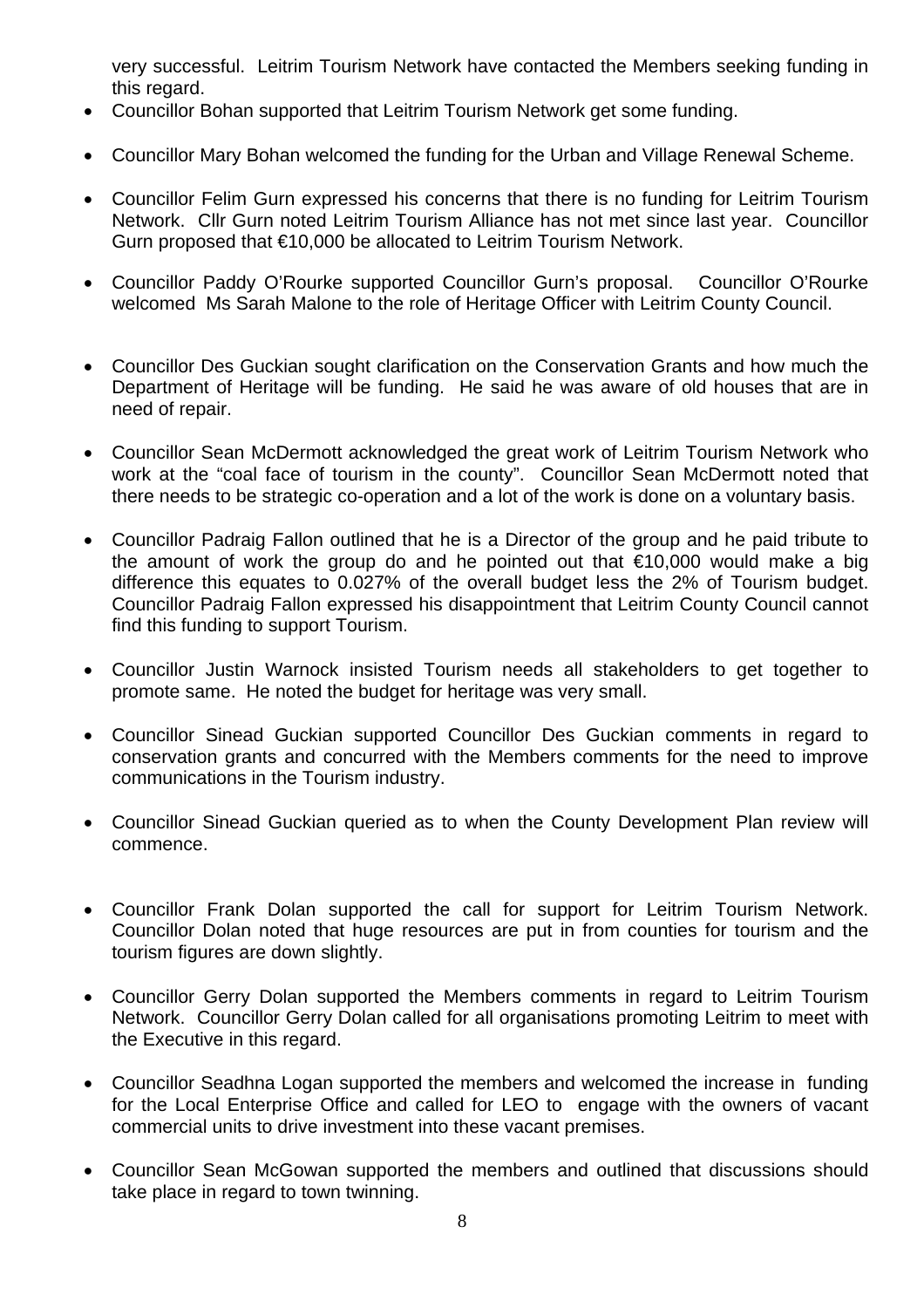Councillor Mary Bohan noted it was proposed to have 4 quarterly meetings of Leitrim Growth Tourism Alliance and she queried as to why no meetings have taken place over the last year. Councillor Bohan paid tribute to the work of Leitrim Growth Tourism Alliance. Councillor Mary Bohan proposed that the 1<sup>st</sup> meeting of Leitrim Growth Tourism Alliance take place in January 2019. Structures need to be put in place and an amount of funding needs to be ring fenced.

Mr Lar Power, Chief Executive responded as follows:

• Mr Power stated that all stakeholders in the sector in Leitrim need to come together to create a meaningful Tourism Forum with which Leitrim County Council will work in a collaborative manner. Mr Power confirmed that a public meeting will be held to take on board the views of all stakeholders, and tourism operators in the Tourism industry in the county.

. Mr Lar Power advised that money can be allocated through grants and money can be availed of for brochures. Mr Power committed to holding quarterly meetings of Leitrim Growth Tourism Alliance and which will have a structure representing all.

At this point the meeting adjourned for 40 minutes for refreshments.

On resumption of the meeting it was proposed by Councillor Felim Gurn that from January 2019 €10,000 be ring fenced for Tourism under the Tourism Budget to be made available for an open call for applicants. Councillor Mary Bohan supported this. This was agreed by the Members.

Councillor Padraig Fallon proposed that the Local Authority or agency acting on behalf of Leitrim Growth Tourism Alliance would not be applying for this €10,000.

Councillor Felim Gurn proposed that the Open Call be for duration of 2 to 3 weeks and a decision pending this.

Councillor Justin Warnock noted that a lot of work needs to be undertaken in regard to Heritage and Members need to be kept up to date on this.

Mr Joseph Gilhooly responded as follows:

- Agreed to this proposal and advised Members that a paper will be prepared for the next SPC meeting on the criteria for the "Open Call".
- The review of the County Development Plan will commence in May 2019. Significant resources are required and have been planned for this for the next 2 to 3 years in the budget.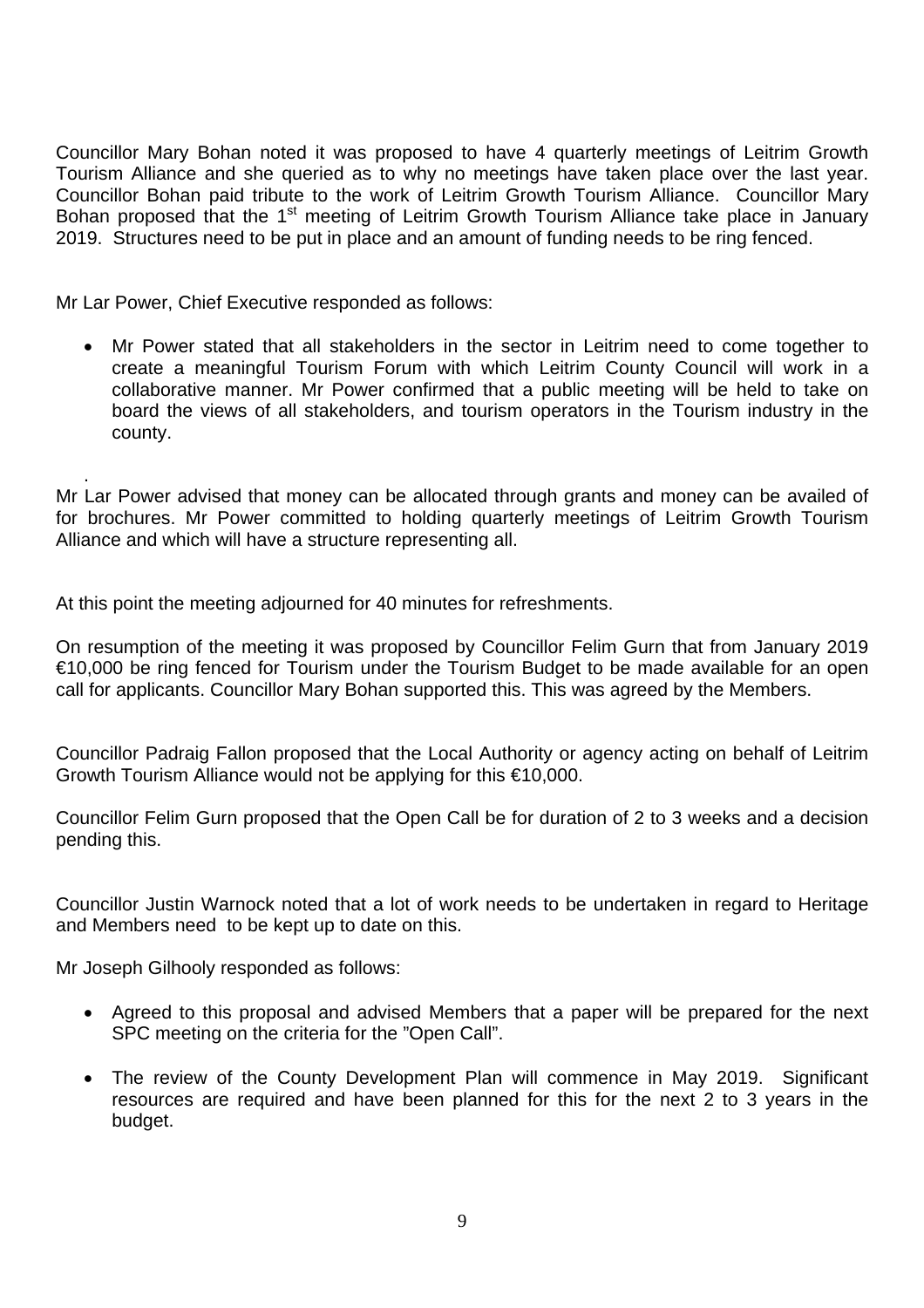- The establishment of a Heritage Forum was approved at the September Council meeting and the names for the Heritage Forum will be brought before the January Council meeting for approval.
- Leitrim County Council engage with Leitrim Tourism Network which was set up by Leitrim Development Company. Mr Gilhooly said he was mindful of the tourism strategy and that tourism is a very significant industry in the county which is incorporated into the Economic Development Plan. Leitrim County Council continue to invest in the promotion of County Leitrim as a tourism destination in collaboration with key partners such as Waterways Ireland, Failte Ireland and Inland Fisheries Ireland. Leitrim County Council work collectively and fairly with all organisations. Leitrim County Council have not indicated a subsidy in the budget for any individual organisation and it would be premature to support any one network. Leitrim County Council work with all voluntary organisations and private networks on an "equal footing". The Tourism organisation is very fragmented in this county.

Mr Joseph Gilhooly responded to Councillor Des Guckian as follows

• Confirming that the €92,000 for Conservation Grants -100% is funded by the Government and people who apply for this scheme have to provide match funding of 25% to 50%

### **Division E - Environmental Services**

Mr. Vincent Dwyer, Head of Finance gave an overview of the provisions in Division  $E -$ Environmental Services and he invited any questions from the Members. The following items were raised:

- Councillor Mary Bohan noted there was no allocation in the budget for the relocation or extension of the Bring Bank Centre in Drumkeerin. Councillor Bohan said the issue of Bring Bank Centre Operations was raised at a Manorhamilton Municipal District Meeting, Members were advised that no funding was available for the relocation or upgrading of the facility in Drumkeerin but funding would be sought. Councillor Bohan reiterated that the Bring Bank Centre in Drumkeerin was not a suitable site.
- Councillor Brendan Barry sought clarification on the Landfill Aftercare costs figure.
- Councillor Brendan Barry sought an update on the Litter Control Initiatives.
- Councillor Paddy O'Rourke sought clarification on the Maintenance and Upkeep of Burial Grounds.
- Councillor Justin Warnock queried if there was enough money invested in Fire Fighters and Fire Stations as 1/5 of the County is planted in forestry.
- Councillor Padraig Fallon noted the expenses incurred by this Local Authority for illegal dumping and tip dumping on the sides of our roads. Councillor Fallon proposed that more funds need to be allocated to this area as it is under resourced.
- Councillor Des Guckian sought a breakdown on the Operation of the Fire Brigade Service.
- Councillor Felim Gurn queried as to who is responsible for footpaths in graveyards owned by Leitrim County Council. Councillor Felim Gurn outlined that he is receiving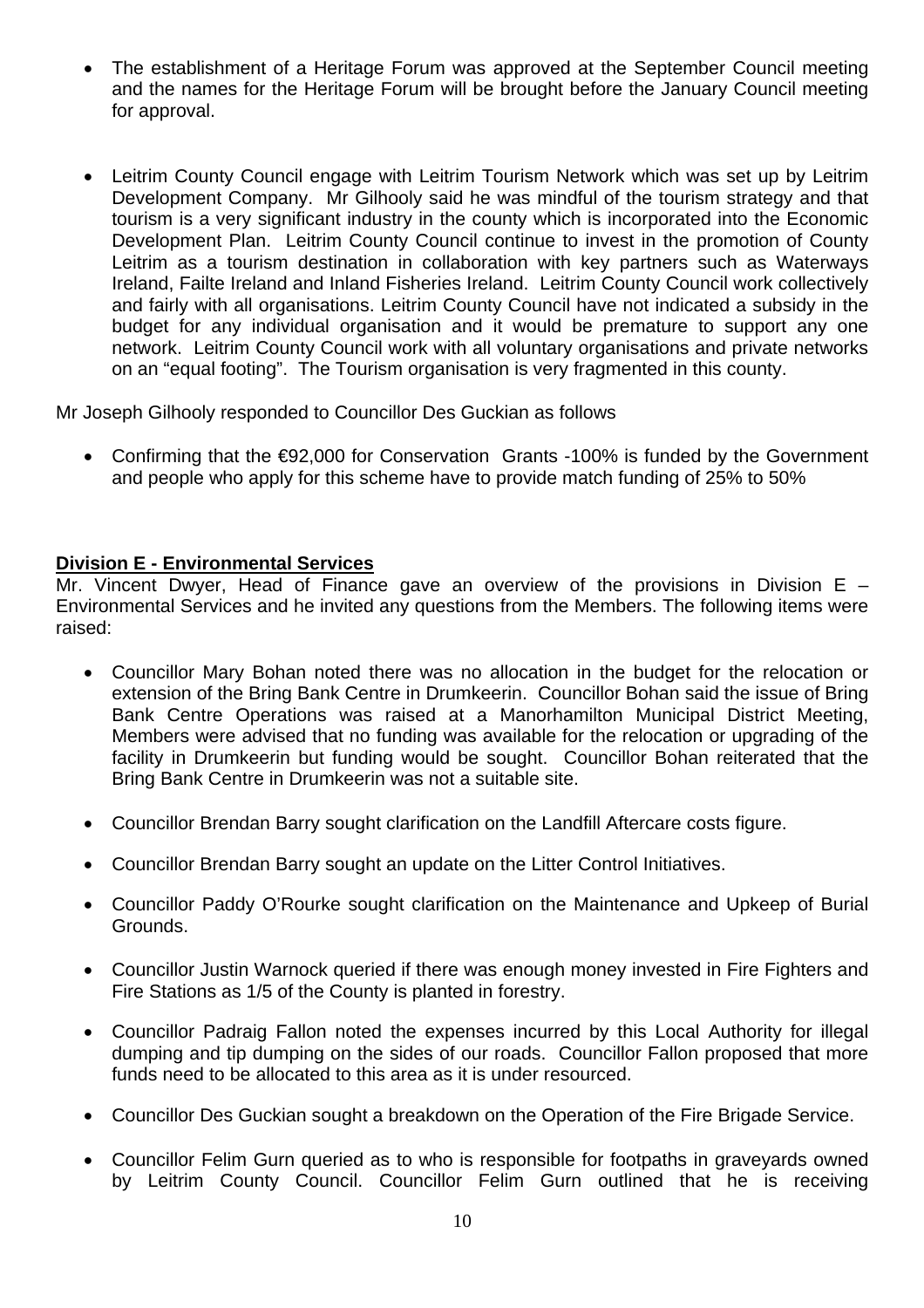representations from the public who have family members buried in local graveyards and the Church are saying they don't own the graveyards. Councillor Gurn acknowledged the help from Loughlin House and proposed that Leitrim County Council should avail of schemes to help do carry out work in graveyards and a Plan should be put in place for Maintenance of graveyards.

- Councillor Padraig Fallon pointed out that there are significant costs involved in cleaning up these litter dumping messes and he acknowledged that this has been managed in the past.
- Councillor Sean McDermott queried if there is a priority in the case of an extension to Rossinver Graveyard as relatives have to bury family members somewhere else than they wished to.
- Councillor Brendan Barry noted a few years ago Leitrim County Council was encouraging maintenance and upkeep of Council graveyards.

Mr. Vincent Dwyer responded as follows:-

- There is no dedicated budget for Bring Bank Centre Operations. The Local Community in question should look at a new location for such a service and an Engineer will take a look at it and revert back to the Elected Member in question.
- Landfill Aftercare loan is moved from Revenue to Capital Account.
- Litter Control Initiatives are run by WERLA and are fully funded by the Department.
- €22,000 is paid to Burial Graveyard Caretakers to maintain graveyards.
- Provision is available on the Capital Account for new graveyards.
- It was acknowledged that Leitrim County Council cannot afford to be extending graveyards but Leitrim County Council assist community groups to do this work.
- 75% of the Operation of Fire Brigade Service relates to payroll for Retainer and Fire Drills training.
- Litter control is the responsibility of landowners if litter is dumped on their property.

Ms Mary Quinn responded as follows:-

- There are 5 Fire Stations in Leitrim and 3 of them are included for upgrade in the current Capital Programme. Applications are made on an annual basis for fleet replacement.
- Fire Service call out in relation to forest fires is dependent on the weather.

### **Division F - Recreation & Amenity**

Mr. Vincent Dwyer, Head of Finance gave an overview of the provisions in Division F – Recreation & Amenity and he invited any questions from the Members. The following items were raised: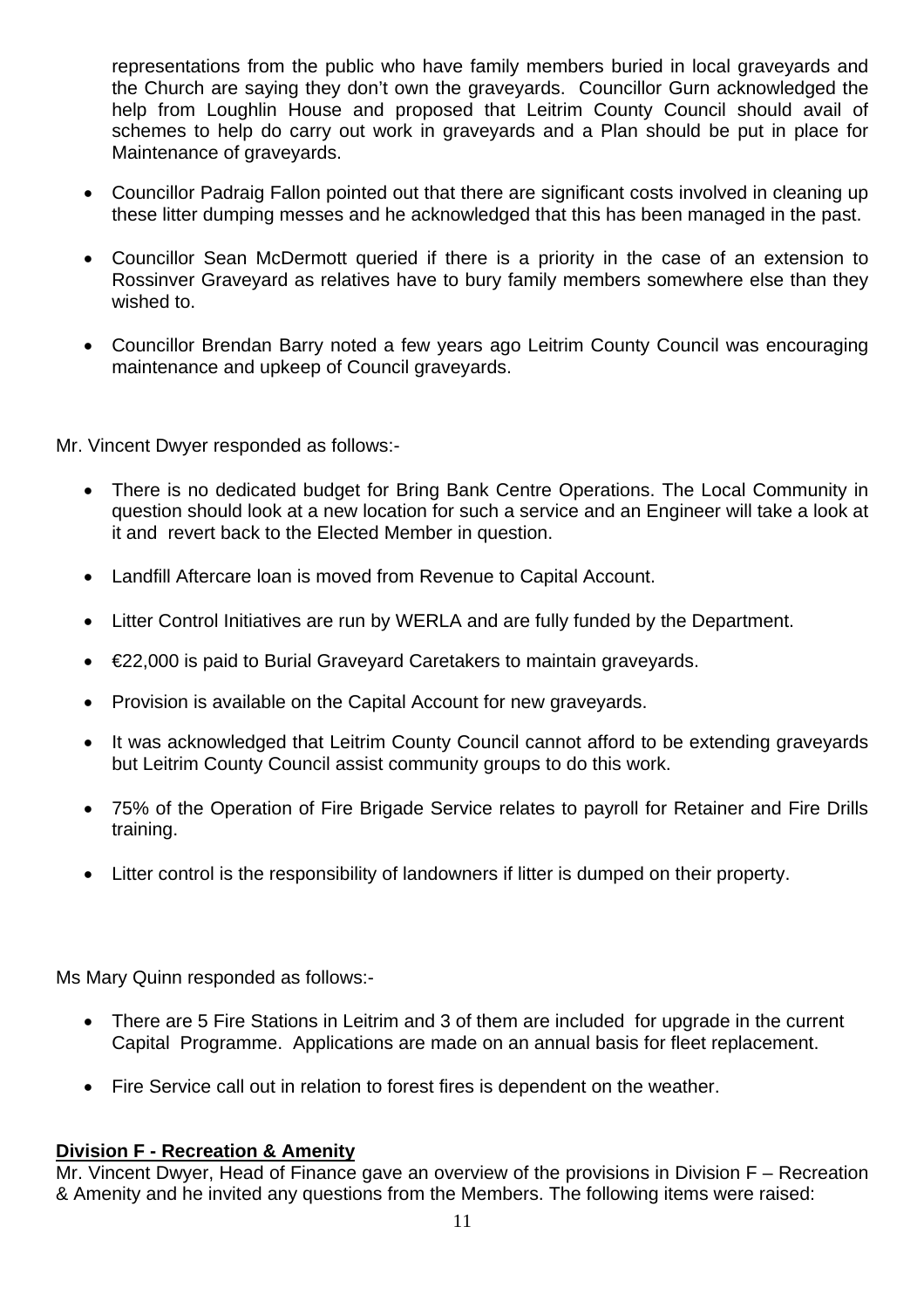- Councillor Des Guckian sought a list of the Parks, Pitches and Open Spaces this referenced to.
- Councillor Justin Warnock noted concerns of staff in the library service in regard to their jobs being replaced by machines
- Councillor Sean McDermott paid tribute to Leitrim who have many open spaces provided by Coillte which were developed over 30 years ago. Councillor McDermott pointed out that these open spaces are not being monitored or maintained and this should be reviewed.
- Councillor Mary Bohan referred to the grant for the Genealogy Service in Ballinamore that has been reduced. She paid tribute to the good service the Genealogy Service provide to many people both abroad and at home. Councillor Bohan proposed that this decrease by reinstated.
- Councillor Seadhna noted that the subvention towards the Genealogy Centre has decreased over a number of years.
- Councillor Brendan Barry queried if funding for Arts under the Creative Ireland Programme is only open to Leitrim Artists.

Ms Mary Quinn responded as follows:

- Playgrounds are inspected on weekly basis by Leitrim County Council staff and an National inspection is carried out externally once a year.
- The new National Library Strategy is to improve and enhance the services provided by the Library Service. Self Service technology has been deployed in branches and this will enhance the service.
- Creative Ireland Funding is directed towards programmes in the County

Mr Joseph Gilhooly responded as follows;

• The Genealogy Service in Ballinamore is an important service to the County and Leitrim County Council are very supportive of it.

#### **Division G - Agriculture, Education, Health & Welfare**

Mr. Vincent Dwyer, Head of Finance gave an overview of the provisions in Division G – Agriculture, Education, Health & Welfare and he invited any questions from the Members. The following items were raised: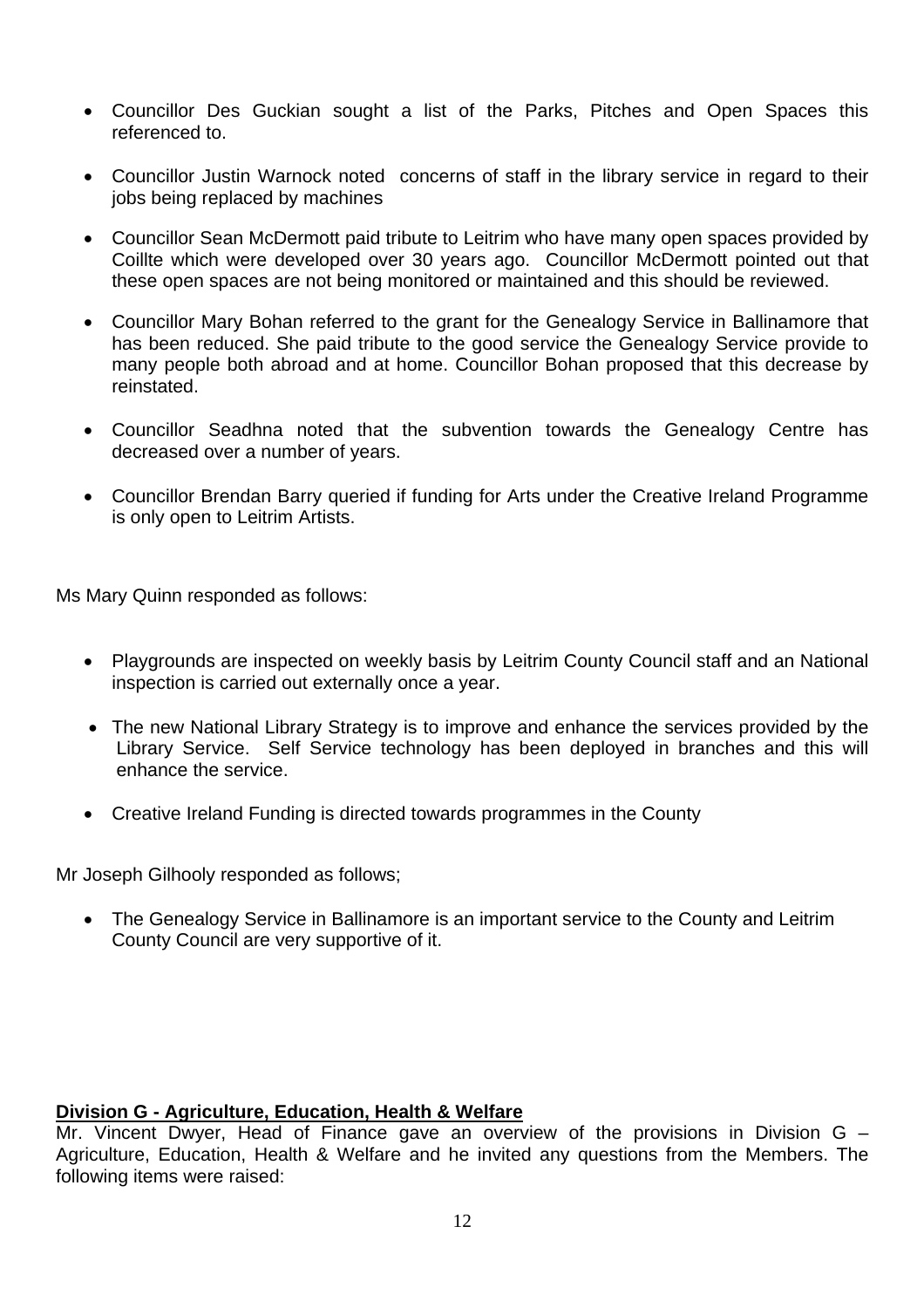- Councillor Sean McDermott acknowledged that it is very regrettable that Leitrim Council can't raise funding for drainage schemes and he paid tribute to Minister Boxer Moran and welcomed the €50,000 funding in this regard.
- Councillor Justin Warnock expressed his disappointment that there was no funding for Tynte Lodge the only built heritage on the coast.
- Councillor Finola Armstrong McGuire queried why the cost of the Operation of the Dog Warden Service has increased dramatically.
- Councillor Des Guckian sought clarification on the Maintenance of Land Drainage Areas

Mr Vincent Dwyer responded to Councillor Finola Armstrong McGuire advising that the Dog Warden Service is in place for a number of years. This service has been tendered and this is very good value.

Mr Shay O'Connor responded to Councillor Des Guckian advising that figure included Minor Flood schemes.

#### **Division H - Miscellaneous Services**

Mr. Vincent Dwyer, Head of Finance gave an overview of the provisions in Division H – Miscellaneous Services.

#### **Proposed by Councillor Councillor Sinead Guckian seconded by Councillor Sean McGowan and UNANIMOUSLY RESOLVED:**

"That Leitrim County Council call on the Government for the Register of Electors to be available online and that the Register be linked to Personal Public Service numbers".

### **18/186 26/11/2018 Adoption of Draft Budget for the financial year ending 31st December 2019**

Councillor John McCartin complimented Mr Lar Power, Chief Executive and Mr Vincent Dwyer, Head of Finance and the staff of Leitrim County Council for preparing Budget 2019 having regard to the limited finances available to the Local Authority. He proposed the adoption of the Budget as presented. This proposal was seconded by Councillor Paddy O'Rourke.

Councillor Des Guckian made a counter-proposal not to adopt Budget 2019 as presented to the Members. There was no support for Councillor Des Guckian's counter-proposal.

Councillor Sean McGowan paid tribute to the staff that prepared the budget and acknowledged the difficult decisions that have to be made because of the limited financial resources available to the local authority.

#### *Proposed by Councillor John McCartin, seconded by Councillor Paddy O'Rourke AND AGREED*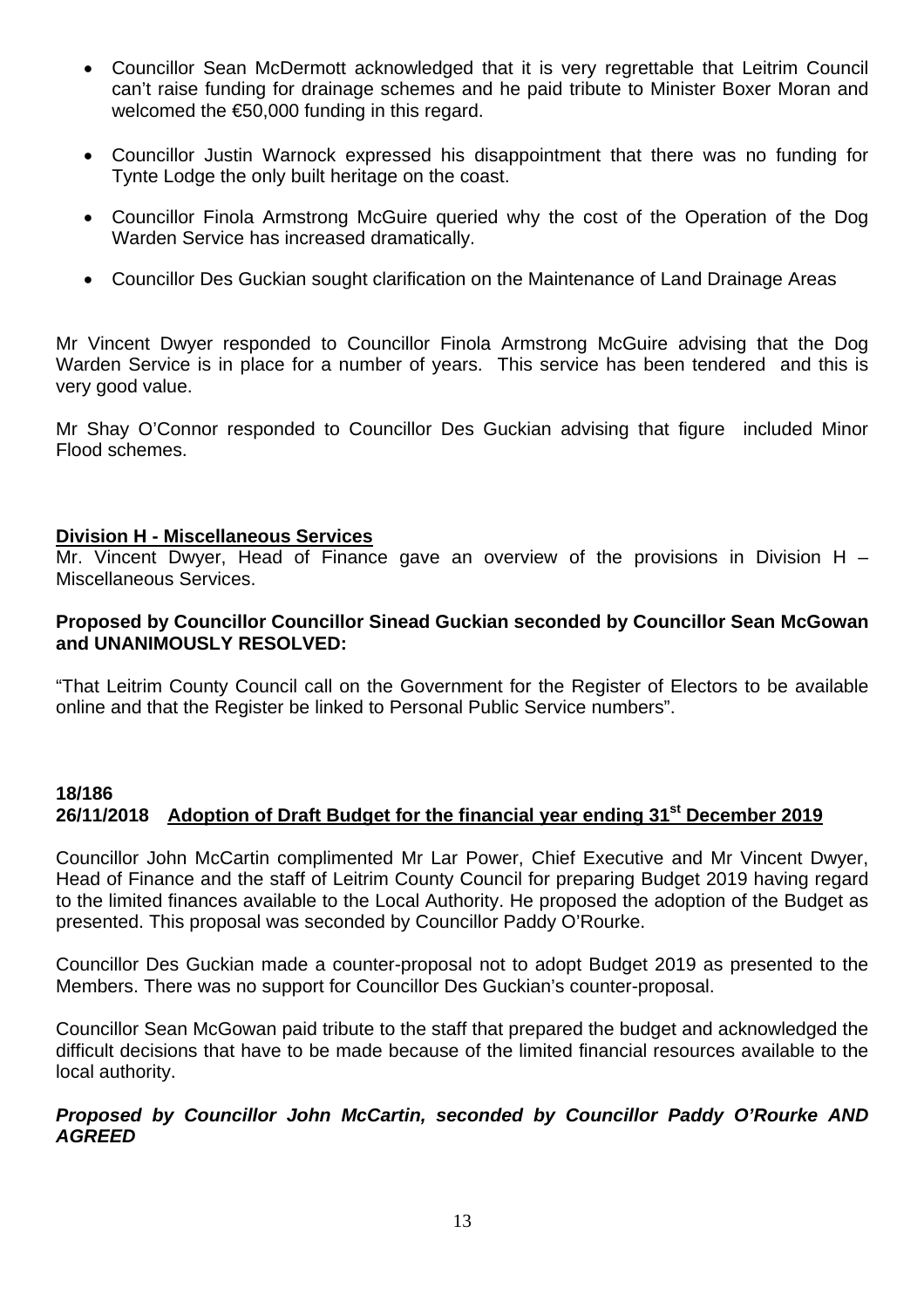"That Leitrim County Council adopts for the financial year ending 31<sup>st</sup> December 2019, the Budget set out in Tables A - F, and further resolves to determine in accordance with the said Budget the rates set out in Table A to be the annual rate on valuation to be levied for 2019 for the purposes set out in those Tables."

### **18/187**

## **26/11/2018 Determination of Annual Rate on Valuation**

### **Proposed by Councillor Finola Armstrong McGuire seconded by Councillor Mary Bohan AND UNAMIOUSLY RESOLVED**

"That Leitrim County Council hereby determines in accordance with the Budget as proposed and adopted by the Members, the Annual Rate on Valuation to be levied for the several purposes specified in the Budget for the financial year ending 31<sup>st</sup> December, 2019."

# *18/188 26/11/2018* **Application of a 75% Commerical Rates Vacancy Refund**

### **Proposed by Councillor Finola Armstrong McGuire seconded by Councillor Paddy O'Rourke AND RESOLVED**

**"**That Leitrim County Council hereby approves the application of a 75% Commerical Rates Vacancy Refund for 2019 in respect of rateable vacant properties in the administrative area of Leitrim County Council specified in the Budget for the Financial year ending 31<sup>st</sup> December 2019".

Councillor Des Guckian made a counter-proposal not to approve the application of a 75% Commercial Rates Vacancy Refund for 2019 in respect of rateable vacant properties in the administrative area of Leitrim County Council as presented to the Members. There was no support for Councillor Des Guckian's counter-proposal.

#### **18/189**

### **26/11/2018 Programme of Capital Projects for the forthcoming 3 years**

Report dated 21<sup>st</sup> November, 2018 from Mr Lar Power, Chief Executive on Leitrim County Council's Programme of Capital Projects for the forthcoming three years, in accordance with the provisions of Section 135 of the Local Government Act 2001, as amended, as circulated to each Member appears as **Appendix 3** to the Minutes of this Meeting in the Minute Book.

This update was noted by the members.

#### **18/190 26/11/2018 Certification**

The Cathaoirleach and the Chief Executive then signed the Statutory Certificate to the effect that at the Budget Meeting of Leitrim County Council held this  $26<sup>th</sup>$  November 2018, the Council by resolution adopted for the financial year ending 31<sup>st</sup> December 2019, the Budget set out in Tables (A to F) and by resolution determined in accordance with the said budget the Rates set out in